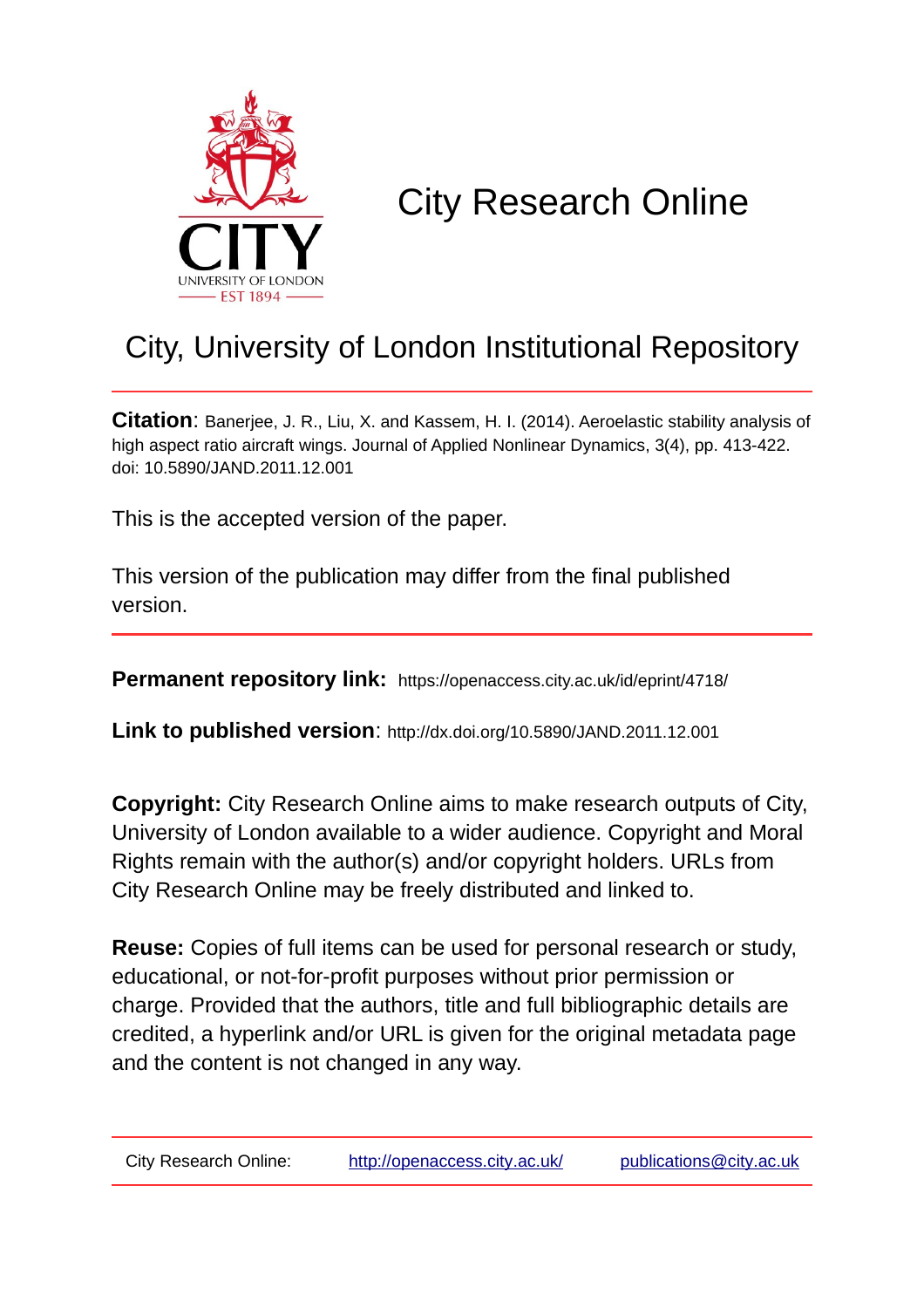

## Aeroelastic stability analysis of high aspect ratio aircraft wings

### J.R. Banerjee† , X. Liu and H.I. Kassem

School of Engineering and Mathematical Sciences, City University London, London EC1V 0HB, UK

#### **Submission Info Abstract**

Communicated by Referees Received DAY MON YEAR Accepted DAY MON YEAR Available online DAY MON YEAR

#### **Keywords**

Free vibration Flutter analysis High aspect ratio aircraft wing Sailplane Transport airliner Dynamic stiffness method CALFUN

Free vibration and flutter analyses of two types of high aspect ratio aircraft wings are presented. The wing is idealised as an assembly of bending-torsion coupled beams using the dynamic stiffness method leading to a nonlinear eigenvalue problem. This problem is solved using the Wattrick-Williams algorithm yielding natural frequencies and mode shapes. The flutter analysis is carried out using the normal mode method in conjunction with generalised coordinates and two-dimensional unsteady aerodynamic theory of Theodorsen. This is essentially a complex eigenvalue problem in terms of both air-speed and frequency. The flutter determinant is solved by an iterative procedure covering a wide range of air-speeds and frequencies. The computed natural frequencies, mode shapes, flutter speeds and flutter frequencies are compared and contrasted for the two type of aircraft wings and some conclusions are drawn.

©2013 L&H Scientific Publishing, LLC. All rights reserved.

### **1 Introduction**

Fluid-structure interaction is an important consideration in the design of many engineering systems, especially when the structure is comparatively slender, such as aircraft wings, bridges and tall buildings. The nonlinearities generated by fluid flow and structure can have serious implications and may require special treatments (e.g., see [1] and [2]). The problem can be more severe for dynamical systems for which the interaction between fluid and structure may assume more complex and nonlinear forms. One classical example of such problems is flutter of an aircraft wing which involves interaction between aerodynamic, inertia and elastic forces. Flutter is probably the most important of all aeroelastic problems particularly for high aspect ratio slender wings. Justifiably, it is an important aspect in aeronautical design and is the central theme of this research. In the context of present paper, aeroelastic stability essentially means flutter stability.

<sup>†</sup>Corresponding author.

Email address: J.R.Banerjee@city.ac.uk

ISSN 2164*−*6457*,* eISSN 2164*−*6473*/*\$-see front materials © 2012 L&H Scientific Publishing*,* LLC*.* All rights reserved*.* DOI : 10*.*5890*/*JAND*.*2011*.*12*.*001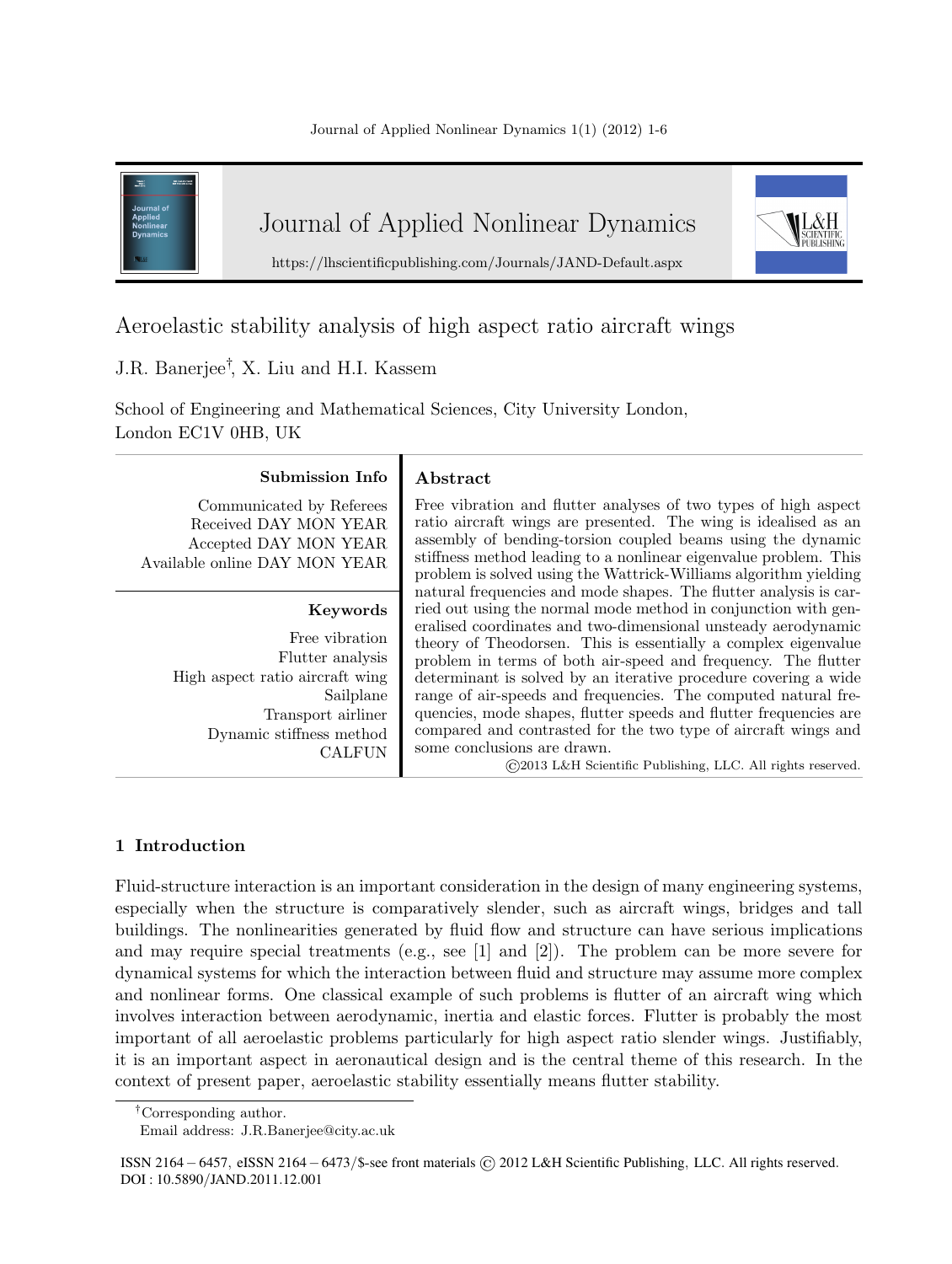#### 2 *J.R. Banerjee, et al./Journal of Applied Nonlinear Dynamics Vol-number (year) page1–page2*

In general, for an aircraft with high aspect ratio, the first several free vibrational modes are in essence those of the wing because the natural frequencies of the fuselage and tailplane are usually much higher. Therefore, the free vibration and flutter analyses of wings are generally given precedence over other parts of the aircraft such as the fuselage and the tailplane. To this end, designers often use cantilever boundary condition of the wing to obtain reasonably accurate results.

The aeroelastic stability analyses of aircraft wings are generally carried out using the finite element method (FEM), which is no-doubt a versatile structural analysis tool. However, the FEM is computationally expensive and sometimes inadequate particularly at high frequencies and also when greater accuracies are required. Therefore, the FEM is not so suitable at the conceptual design stage when repetitive computation of flutter speeds and flutter frequencies is necessary by varying a wide range wing parameters.

In this paper, an in-house code called CALFUN (Calculation of Flutter Speed Using Normal Modes) is used to carry out the free vibration and flutter analyses of wings belonging to two sailplanes and two transport airliners. CALFUN (Banerjee [3]; Banerjee [4]; Lillico et al. [5]; Banerjee et al. [6]) is a FORTRAN program with the first version reported as early as in 1984 (Banerjee [3]), which provided both the free vibration and flutter analysis of a wide range of high aspect ratio, slender structures using normal modes and unsteady aerodynamics in two dimensional flow. The main advantages of CALFUN over conventional finite element codes (Lottati [7]; Neill et al. [8]; Bartholomew and Wellen [9]; Guo et al. [10]; Li et al. [11]) stem from its computational efficiency and uncompromising accuracy due to the application of the dynamic stiffness method when solving the nonlinear eigenvalue problem to obtain the natural frequencies and mode shapes. This is particularly useful in optimisation studies where repetitive sensitivity analysis with respect to various wing parameters becomes essential. For the free vibration analysis, the FEM is an approximate method based on assumed shape functions, and the method sometimes introduces considerable errors in modal analysis, particularly at high frequencies. By contrast, the dynamic stiffness method (DSM), which is similar and analogous to FEM but based on the exact shape functions obtained from the closed form analytical solution of the structural element in free vibration, is always accurate. The results from DSM are therefore called exact because they are independent of the number of elements used in the analysis. CALFUN is DSM based and it can carry out both the free vibration and flutter analysis of either the wing or the whole aircraft configuration.

It is worth noting that the flutter determinant of an aircraft wing is formulated within CALFUN as a complex-eigenvalue problem, where the flutter determinant is a highly nonlinear function of air-speed and frequency amongst other parameters. In order to search for the flutter point, an appropriate solution strategy is devised within CALFUN to guarantee that the flutter point is located accurately to identify the flutter speed and the flutter frequency.

The program CALFUN has undergone considerable changes and improvements over the years and one of the significant current features is that it can handle the whole aircraft configuration while complimentary to this, CALFUN can analyse a metallic (Banerjee [3]; Banerjee [12]) as well as a composite aircraft (Banerjee [6]). Thus, CALFUN has been successfully used in solving the aeroelastic optimisation problems of composite wings (Lillico et al. [5]). For the purpose of present study, only the wing structure with cantilever boundary condition is investigated with the help of an earlier version of CALFUN.

Against the above background, the main aim of this investigation is to provide both the free vibration and flutter results of two different categories of aircraft, of which one is sailplane and the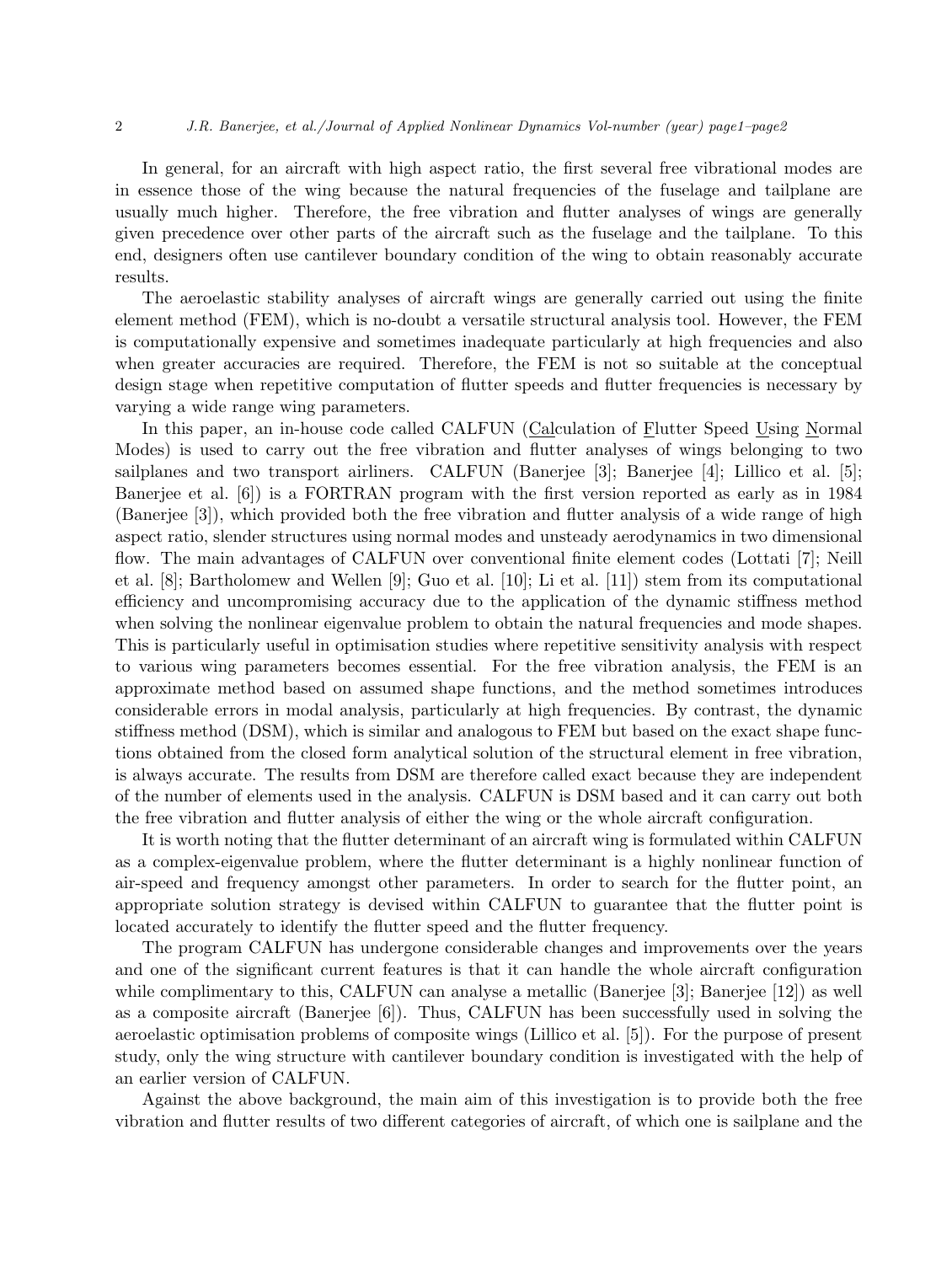other is transport airliner. It is important to note that the mass and stiffness properties of these two categories of aircraft, namely, the sailplane and the transport airliner are markedly different although both can be classified as high aspect ratio aircraft. For each category, two aircraft are chosen to serve as examples. This investigation enables a detailed insight that can be gained from the results computed for the two categories of aircraft with contrasting data. This work is expected to pave the way for further research into the aeroelastic behaviour of high aspect ratio wings including response and optimisation studies.

#### **2 Method of Analysis**

#### **2.1 The free vibration analysis**

In an aircraft, the wings are principal load-carrying structures which provide the necessary lift for the air vehicle (Bisplinghoff et al. [13]). For sailplanes and transport airliners, the wings are designed to have relatively high aspect ratio to generate sufficient lift. When compared with the fuselage, the bending and torsional stiffnesses of the wing are much lower. Understandably, the wings are considered to be the most vital and sensitive parts of an aircraft. In the current study, attention is thus confined to the free vibration and flutter analysis of aircraft wings. Without much loss of generality the wing can be treated as cantilevered on the side wall of the fuselage. It is typical of an aircraft wing that its bending and torsional deformations are generally coupled due to non-coincident mass and shear centres.

The wing is idealised as an assembly of bending-torsion coupled beam elements which are governed by the following differential equations in free vibration (Banerjee [14])

$$
\begin{cases}\nE I h'''' + m\ddot{h} - m x_\alpha \ddot{\psi} & = 0, \\
G J \psi'' + m x_\alpha \ddot{h} - I_\alpha \ddot{\psi} & = 0,\n\end{cases}
$$
\n(1)

where *h* and  $\psi$  are the transverse displacement and torsional rotation respectively; *EI* and *GJ* are the bending and torsional stiffnesses; *m* is mass per unit length;  $I_{\alpha}$  represents the mass moment of inertia per unit length and  $x_{\alpha}$  denotes the distance between the mass and elastic axes of the elements.

Next the dynamic stiffness matrices for every beam element (Banerjee [14]; Banerjee [15]) are formulated and assembled based on the partial differential equation (1). Note that when a nonuniform aircraft wing is idealised as a collection of bending-torsion coupled beam elements, every element will have different mass  $(m)$ , inertia  $(I_{\alpha})$ , and stiffness properties  $(EI, GJ)$ . The distance between mass axis and elastic axis  $(x_{\alpha})$  can also vary from element to element.

In addition to the above idealisation, the engine mass and inertia mounted on a transport aircraft wing can be also taken into account. The presence of the engine on the wing can influence its modal behaviour significantly. In the present study, the engine is idealised as concentrated lumped mass and inertia located at a particular node on the wing.

Once the global dynamic stiffness matrix for the whole wing according to dynamic stiffness matrix method is constructed leading to a nonlinear eigenvalue problem. The Wittrick-Williams algorithm is applied as a solution technique to compute the natural frequencies and mode shapes of the wing. From a mathematical point of view, the natural frequencies are essentially the eigenvalues and the modes shapes are the eigenfunctions of the elastodynamic system which in this case, is an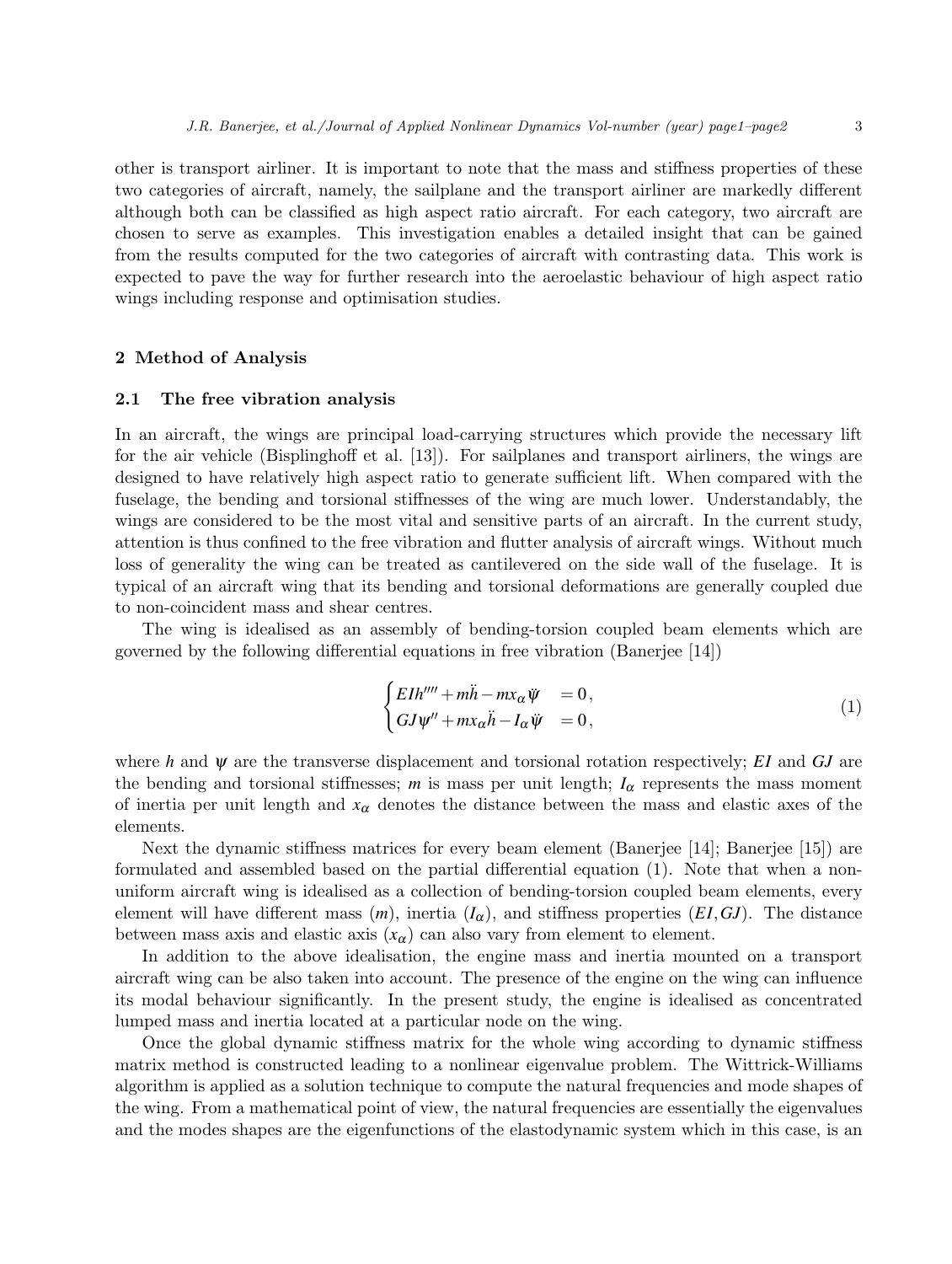aircraft wing. By solving this eigenvalue problem, we obtain a range of natural frequencies and the corresponding mode shapes. It is only the first few natural frequencies and mode shapes that matter in flutter analysis. It was found that the first six modes were sufficient in the flutter analysis that is carried out in this paper.

#### **2.2 Flutter analysis**

In carrying out the flutter analysis, normal mode method together with generalised coordinates and unsteady aerodynamics of Theodorsen type is utilised to compute the flutter speed and flutter frequency. A selective first few natural modes which included the fundamental bending and torsion modes are used. The solution of the flutter stability determinant is a complex eigenvalue problem since the determinant of the system is complex and its elements depend on two variables, namely, the air speed V and the flutter frequency  $\omega$ . There are a variety of methods to solve the flutter determinant (Bisplinghoff and Ashley [16]; Dowell [17]; Fung [18]; Wright and Cooper [19]), but the emphasis is generally placed to reduce the computation time when solving the problem. In CALFUN, the Theodorsen's method (Theodorsen [20]) which is one of the options is applied. The flow is considered to be incompressible, and strip theory based on Theodorsen expressions for unsteady aerofoil motion (Theodorsen [20]) is employed to obtain the aerodynamic matrices. Then, both the dynamic stiffness and aerodynamic matrices are expressed in term of the generalised co-ordinates to formulate the flutter problem as below

$$
\left\{ [K_D(\omega)] - \frac{\rho V^2}{2} [Q A]_R + i\omega [D] + i \frac{\rho V^2}{2} [Q A]_I \right\} \{q\} = 0, \tag{2}
$$

where  $[K_D(\omega)]$  is the frequency dependent dynamic stiffness matrix and  $[D]$  is the damping matrix of the cantilever wing structure;  $[QA]_R$  and  $[QA]_I$  are the real and imaginary parts of the generalised aerodynamic matrix. In equation (2),  $\omega$  is the circular or angular frequency of the wing in its oscillatory motion.

The flutter frequency  $\omega_f$  and flutter speed  $V_f$  can be found when both the real and imaginary parts of the flutter determinant of equation (2) are identically zero.

#### **3 Results and discussion**

#### **3.1 Geometry and other properties of aircraft**

As mentioned earlier, two categories of aircraft, namely, sailplanes and transport airliners are analysed for their free vibration and flutter characteristics. In each category, designated as **S** for sailplane and **T** for transport airliner: two aircraft models **S1** and **S2** for sailplanes, while **T1** and **T2** for transport airliners, whose main geometrical configurations and particulars are given in Table 1. It is clear that the two aircraft in the same category share quite similar, but not identical properties. However, the properties of one category are very different from the other. So it is expected that the free vibration and flutter behaviour of the same category of aircraft may have similar features, whereas that of different categories will be dissimilar.

It is noted that there is one engine on each wing for the transport aircraft **T1** whereas two engines on each wing for the transport aircraft **T2**. By contrast, the sailplanes **S1** and **S2** have no engines (see Table 1).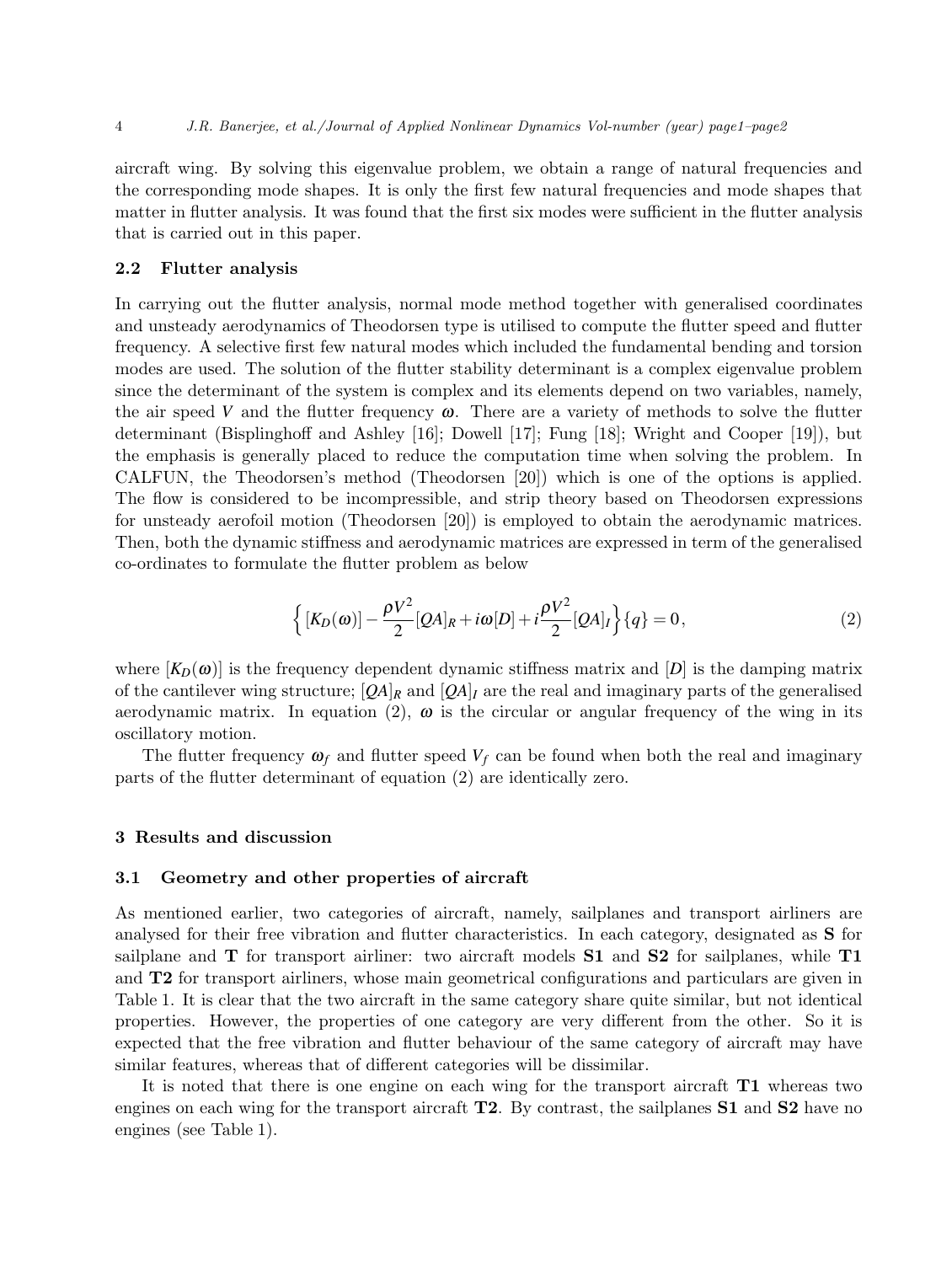| <b>TUDIO I</b> I WITCHING OF THE TOUT WITCH T |           |                |                    |           |  |  |  |
|-----------------------------------------------|-----------|----------------|--------------------|-----------|--|--|--|
| Geometrical                                   | Sailplane |                | Transport aircraft |           |  |  |  |
| parameters                                    | S1        | S <sub>2</sub> | Τ1                 | $\bf{T2}$ |  |  |  |
| Span(m)                                       | 15        | 22             | 29.24              | 40.4      |  |  |  |
| Wing area $(m^2)$                             | 10.05     | 15.44          | 90.00              | 162.1     |  |  |  |
| Aspect ratio                                  | 22.39     | 31.35          | 9.5                | 10.08     |  |  |  |
| Wing root chord $(m)$                         | 0.85      | 0.90           | 5.35               | 4.88      |  |  |  |
| Wing tip chord $(m)$                          | 0.35      | 0.36           | 1.42               | 2.54      |  |  |  |
| Sweep angle $(°)$                             | 0         | 0              | 27.6               |           |  |  |  |
| No. of engines<br>in each wing                | 0         | 0              |                    | 2         |  |  |  |

**Table 1** Particulars of the four aircraft

#### **3.2 Natural frequencies and mode shapes**

The first six natural frequencies for the two categories of the aircraft were computed using CALFUN (Banerjee [3]). These are shown in Table 2 for all of the aircraft. The natural frequency values are labelled with B, T or C which stand for the bending dominated (B), torsional dominated (T), and bending/torsional coupled (C) modes, respectively. The mode shapes corresponding to the natural frequencies of the two types of aircraft are illustrated in Figs. 1 and 2 respectively. Note that the bending displacements are shown by solid lines, whereas the torsional rotations are shown by dashed lines.

| Frequencies                  | Sailplane      |                         | Transport aircraft |                |  |
|------------------------------|----------------|-------------------------|--------------------|----------------|--|
| $\left(\frac{rad}{s}\right)$ | S <sub>1</sub> | $\mathbf{S2}$           | T1                 | T <sub>2</sub> |  |
| $\omega_1$                   | 13.512(B)      | 10.657(B)               | 19.710(B)          | 11.524(B)      |  |
| $\omega$                     | 42.686(B)      | 42.594(B)               | 55.288(B)          | 33.085(B)      |  |
| $\omega_3$                   | 95.025(B)      | 109.837(B)              | 100.248(B)         | 45.420(C)      |  |
| $\omega_4$                   | 165.137(T)     | 111.651(T)              | 120.907(C)         | 87.857(B)      |  |
| $\omega_{5}$                 | 171.375(C)     | $\overline{201.303(B)}$ | 197.742(C)         | 97.761(T)      |  |
| $\omega_{6}$                 | 281.683(B)     | 261.204(T)              | 248.250(T)         | 121.521(T)     |  |

**Table 2** Natural frequencies of two types of aircraft wings

(B)– Bending dominated; (T)–Torsional dominated; (C)– Bending/torsional coupled

#### **3.2.1 Sailplanes S1 and S2**

It can be seen from Table 2 that natural frequencies for the two sailplanes are different, but quite similar. An inspection of the two sets of mode shapes in Fig. 1 suggests that the first three modes of the two sailplanes are bending dominated whereas the fourth one of each of the two sailplanes is a pure torsional mode. It should be noted that the sailplane wings are made up of two parts, the inner wing and the outer wing, and they are connected by a solid metallic rod. As a consequence, the mass and inertia distributions near the junction between the inner and the outer wings will be nonuniform. This is reflected in some of the mode shapes shown in Fig. 1.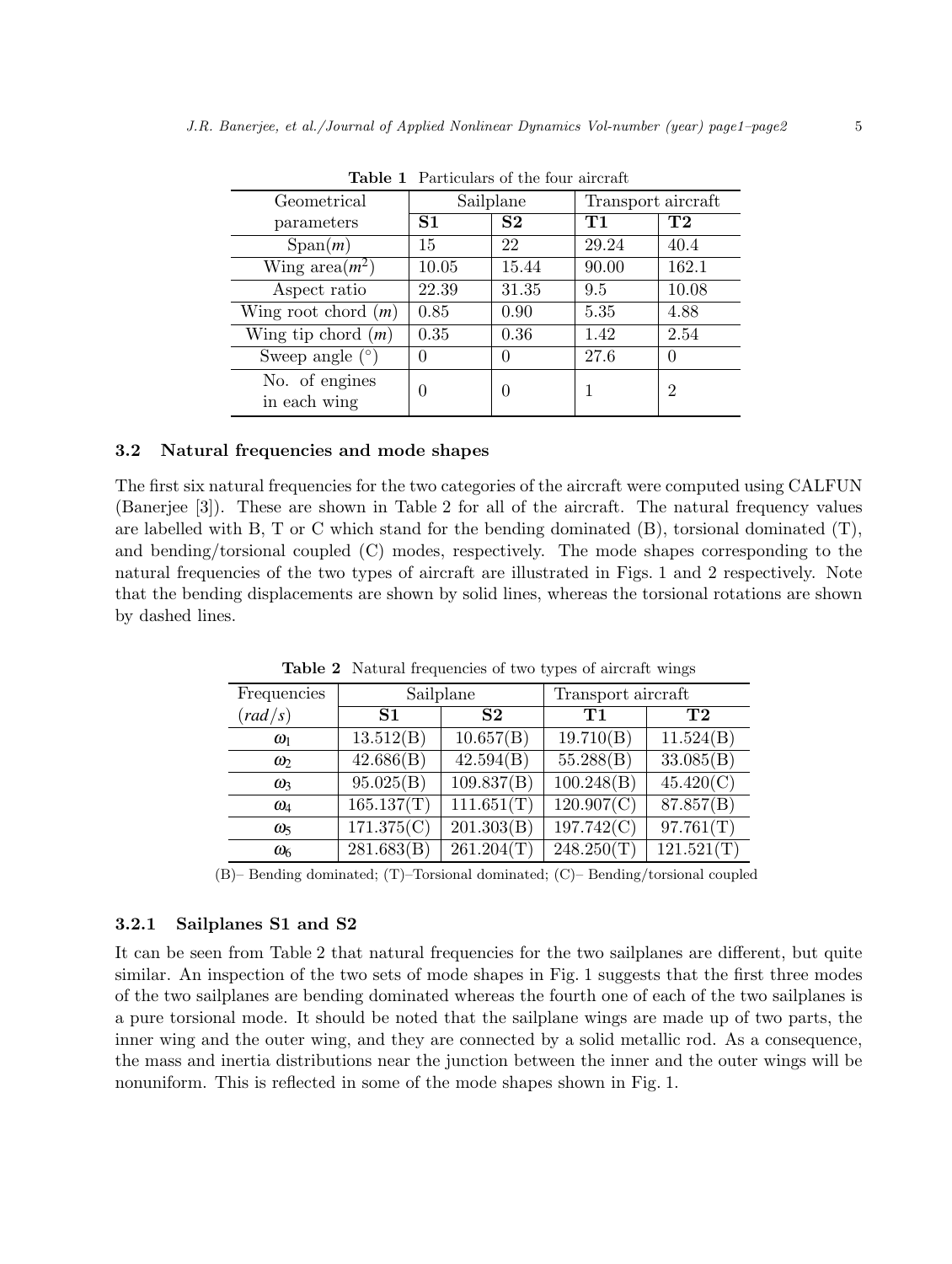

**Fig. 1** Natural frequencies and mode shapes of sailplane wings. —— bending displacement;  $-\frac{1}{2}$ torsional displacement.

#### **3.2.2 Transport airliners T1 and T2**

The results in Table 2 show that the natural frequencies of transport airliner **T1** are higher than those of **T2**. One of the reasons for this difference can be attributed to the fact that the transport airliner **T2** has a much higher aspect ratio than **T1**. It is worth-noting that there are more coupled modes in this category of aircraft than the previous one. This is mainly due to the significant separation between the mass and elastic axes, and also due to the presence of the engine(s) on the wing. The mode shapes for **T1** and **T2** shown in Fig. 2 reveal some interesting features. The first three modes of **T1** are primarily bending modes, whereas the fourth, fifth and sixth modes are coupled in bending and torsion. The coupling between the bending and torsional motions in these three latter modes is mainly due to the outboard engine and the elastic axis locations. As for transport airliner **T2**, the first, second and fourth modes are bending dominated, whilst the other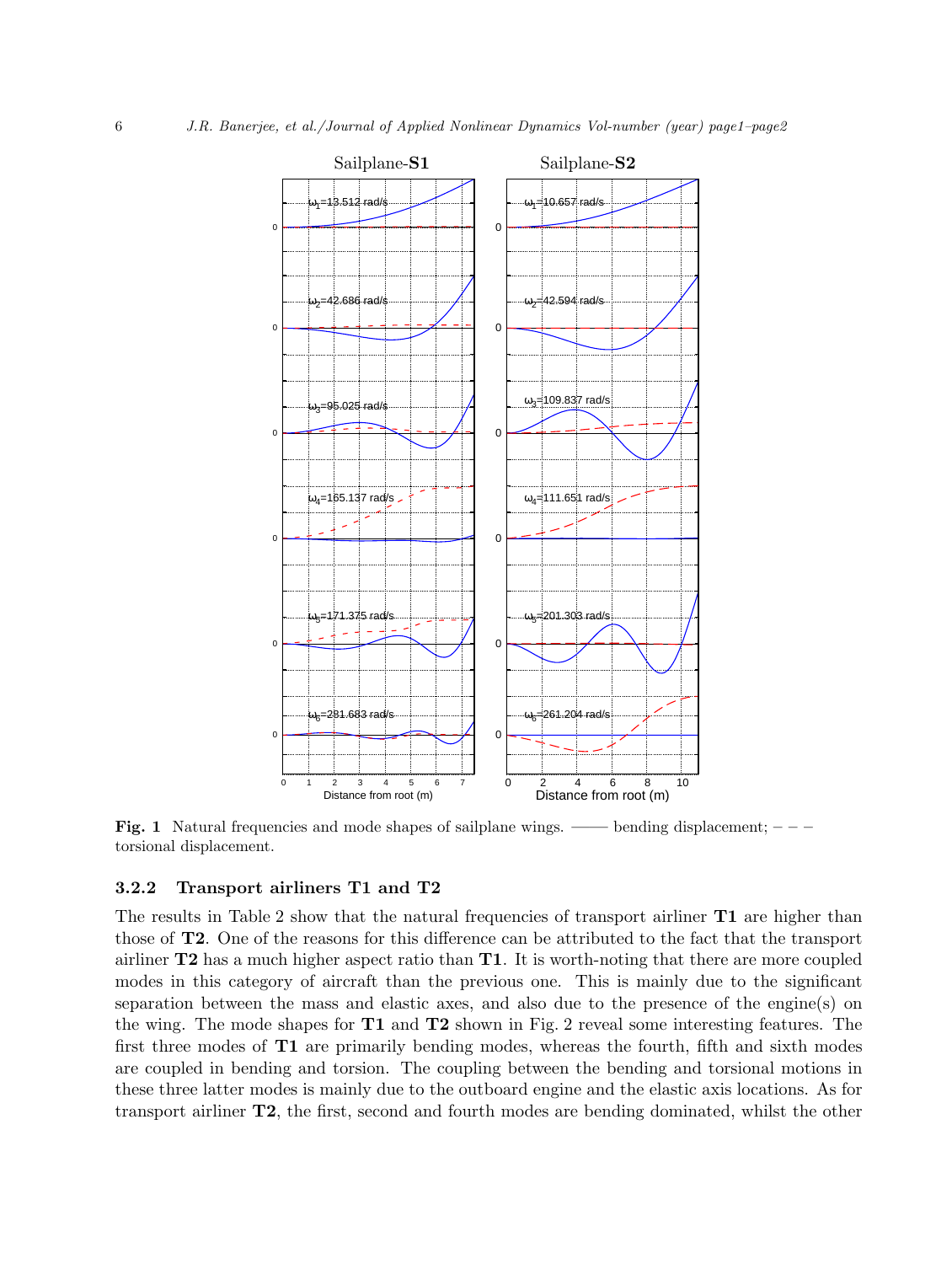

**Fig. 2** Natural frequencies and mode shapes of transport airliner wings. **——** bending displacement; **– – –** torsional displacement.

three are coupled modes exhibiting relatively more torsional deformation than bending.

#### **3.3 Flutter analysis**

After carrying out the modal analysis to establish the first six natural frequencies and mode shapes of the two types of the aircraft wings in the previous section, the next step is to use the results to conduct a detailed flutter analysis. In order to achieve this, the software CALFUN is used.

Since the flutter determinant is a highly complex function involving the air speed *V* and frequency  $\omega$ , it was necessary to search for the zero of the flutter determinant both in terms of its real and imaginary parts. The search is carried out in a two dimensional plane using air speed *V* and frequency  $\omega$  as variables to ensure that the real and imaginary parts of the flutter determinant and hence the whole flutter determinant are zeros. From a computational point of view, a range of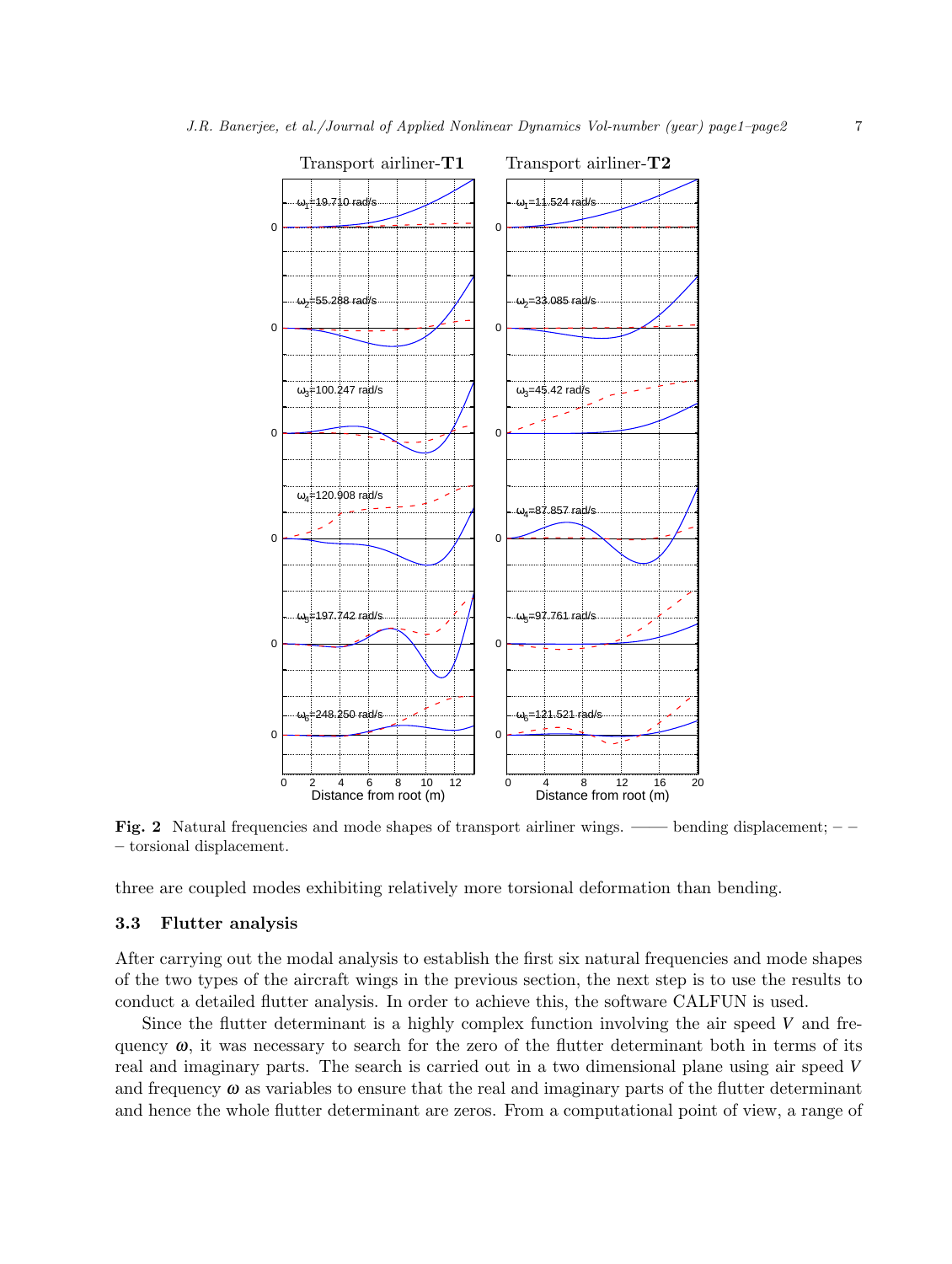airspeeds and frequencies are chosen. Then for a fixed airspeed  $(V)$ , the real and imaginary parts of the flutter determinant are computed for a range of frequencies, and next, the process is repeated for a range of airspeeds until the whole flutter determinant is zero.

Essentially, the loci of the roots of the real and imaginary parts of the flutter determinant are plotted to locate the flutter point. A typical example of this plot for sailplane **S2** is shown in Fig. 3, where the roots of the real and imaginary parts of the flutter determinant are shown by the solid and dashed lines, respectively. Clearly, the intersecting point of the contour plots gives the flutter speed and flutter frequency because at this point both the real and imaginary parts of the flutter determinant are zeros. For the sailplane **S2**, the flutter speed  $V_f$  and flutter frequency  $\omega_f$  at the intersecting point gives  $V_f = 71.02 \frac{m}{s}$  and  $\omega_f = 53.67 \frac{rad}{s}$  respectively, see Fig. 3.



**Fig. 3** Zeros of real and imaginary parts of flutter determinant of sailplane **S2**.

Using the above procedure, the flutter speed and the flutter frequencies of all the four aircraft are computed and shown in Table 3. As can be seen from the results in Table 3, the flutter speeds of **S1** and **S2** are quite similar (77.02  $m/s$  for **S1** and 71.02  $m/s$  for **S2**) although the flutter frequencies are somehow different (76*.*51 *rad/s* for **S1** and 53*.*67 *rad/s* for **S2**).

With regard to the results of the two transport airliners, **T1** has a flutter speed of 406*.*25 *m/s* whereas that of **T2** is 251.10  $m/s$ . The corresponding flutter frequencies are 78.39 *rad*/*s* and 28*.*70 *rad/s* respectively. Given the different nature and dissimilar mass and stiffness properties of the two transport airliners, these markedly different results are not unexpected. In order to confirm the existence of flutter, a further confirmatory check was performed in that the real and imaginary parts of the flutter determinant were computed within the neighbourhood of the flutter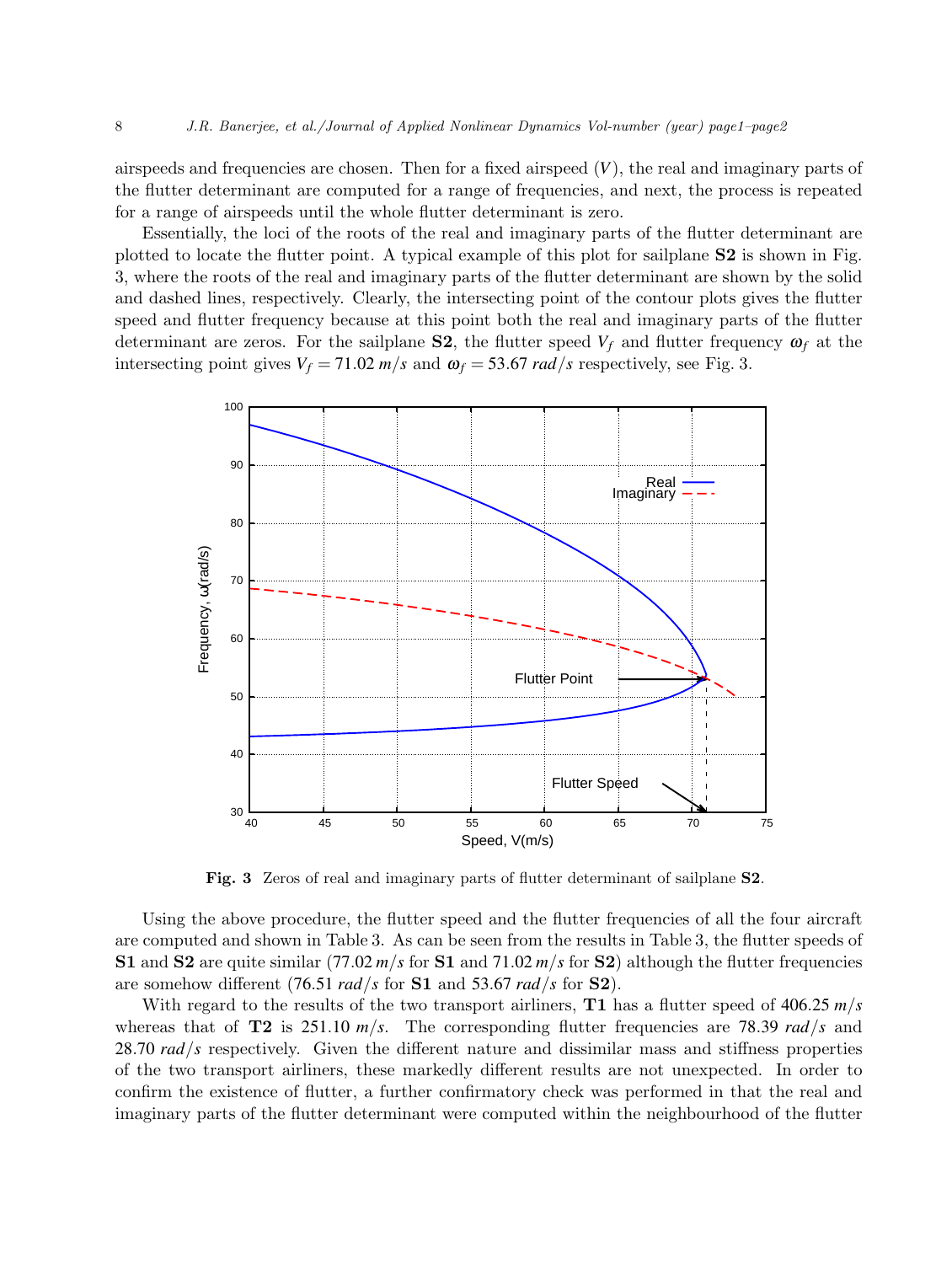| Critical values                              | Sailplane |       | Transport aircraft |        |
|----------------------------------------------|-----------|-------|--------------------|--------|
| for flutter                                  |           | S2    | T 1                | T2     |
| Flutter speed $V_f(m/s)$                     | 77.02     | 71.02 | 406.25             | 251.10 |
| Flutter<br>frequencies<br>$\omega_f (rad/s)$ | 76.51     | 53.67 | 78.39              | 28.70  |

**Table 3** The flutter speeds and frequencies of the two types of aircraft wings by using CALFUN

speed and flutter frequency. This was carried out just before and just after the flutter speed. To illustrate the procedure, the sailplane **S2** and the transport airliner **T2** which have flutter speeds 71*.*02 *m/s* and 251*.*10 *m/s* respectively, are used as examples. Fig. 4 shows the values of the real and imaginary parts of the flutter determinant of the sailplane **S2** for speeds 65  $m/s$  and 75  $m/s$ . Clearly, the figure shows that there is a swap-over between the real and imaginary parts of the determinant values between the two speeds, indicating the existence of the flutter somewhere in between. Likewise, similar confirmatory check was performed on transport airliner **T2** at speed 245  $m/s$  and 260  $m/s$  respectively (Note that the flutter speed of transport airliner **T2** which has been computed at 251*.*10 *m/s*, falls within this narrow range). The results are shown in Fig. 5, where again the flip-over between the values of the real and imaginary parts of the flutter determinant over the appropriate frequency range is distinctively apparent. As flutter is a very complex phenomenon, these confirmatory checks were necessary to give confidence concerning the accuracy of flutter speed and flutter frequency.



**Fig. 4** Plot of real and imaginary parts of the flutter determinant in the neighbourhood of flutter speed for sailplane **S2**.

#### **4 Conclusions**

The free vibration and flutter investigations of high aspect ratio aircraft wings of two contrasting categories which include sailplanes and transport airliners have been carried out using the wellestablished computer program CALFUN. The first six natural frequencies and mode shapes for four aircraft wings with two examples taken from each category have been computed and discussed. Following the modal investigation, flutter analysis has been carried out and the flutter speeds and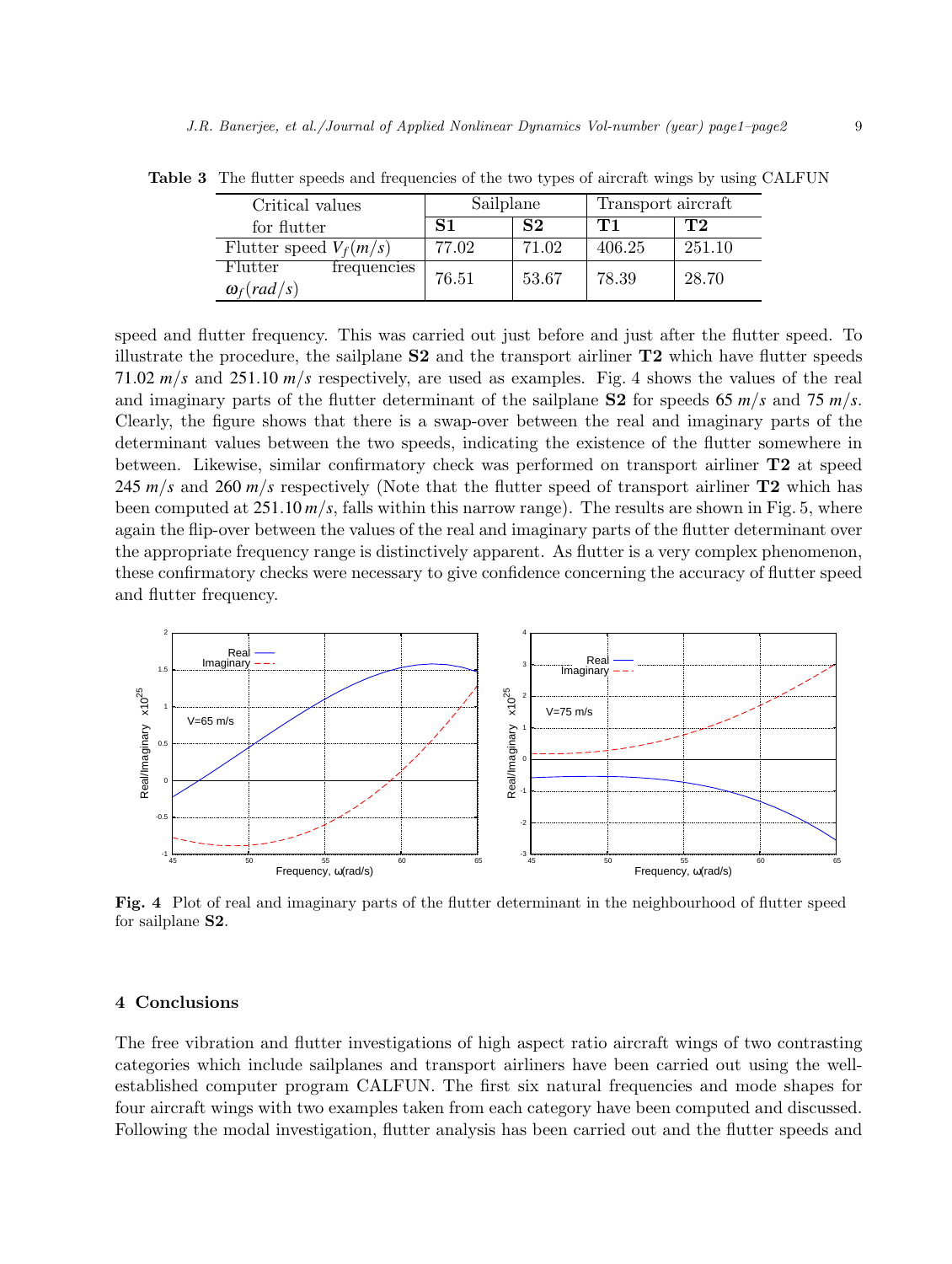

**Fig. 5** Plot of real and imaginary parts of the flutter determinant in the neighbourhood of flutter speed for transport airliner **T2**.

flutter frequencies are presented for all of the four aircraft wings. The results have been compared and contrasted. The research carried out in this paper provides prospects for further research, particularly for composite wings for their free vibration, flutter and response behaviour. Another useful extension would be replacing the Theodorsen type two dimensional unsteady aerodynamic theory by more sophisticated unsteady aerodynamics theory to cover transonic speed aeroelasticity. It is in this context, this preliminary research is expected to be most useful.

#### **5 Acknowledgements**

The content of this paper was presented at the 12th Conference on Dynamical Systems - Theory and Applications, Lodz, Poland, 2-5 December 2013. The authors wish to thank the organizers of this conference.

#### **References**

- [1] Zhang J.Z., Li K.L., Kang W. (2012), Stability analysis of flow pattern in flow around body by POD, *Journal of Applied Nonlinear Dynamics*, **1**(4), 387-399.
- [2] Wang F.X., Luo A.C.J. (2012), On the stability of a rotating blade with geometric nonlinearity, *Journal of Applied Nonlinear Dynamics*, **1**(3), 263-286.
- [3] Banerjee J.R. (1984), Flutter characteristics of high aspect ratio tailless aircraft, *J. Aircraft*, **21**(9), 733-736.
- [4] Banerjee J.R. (1984), Use and capability of CALFUN: A program for calculation of flutter speed using normal modes, *Proceedings Int. AMSE Conf. "Modelling and Simulation", Athens*, **3**(1), 121-131.
- [5] Lillico M., Butler R., Suo S. and Banerjee J.R. (1997), Aeroelastic optimisation of composite wings using the dynamics stiffness method, *The Aeronautical Journal* , **101**, 77-86.
- [6] Banerjee J.R., Su H. and Jayatunga C. (2008), A dynamic stiffness element for free vibration analysis of composite beams and its application to aircraft wings, *Computers and Structures*, **86**(6), 573-579.
- [7] Lottati I. (1985), Flutter and divergence aeroelastic characteristics for composite forward swept cantilevered wing, *J. Aircraft* , **22**(11), 1001-1007.
- [8] Neill D.J., Johnson E.H. and Canfield R.(1990), Astros–a multidisciplinary automated structural design tool, *J. Aircraft* , **27**(12), 1021-1027.
- [9] Bartholomew P., Wellen H.K. (1990), Computer aided optimization of aircraft structures, *J. Aircraft*,